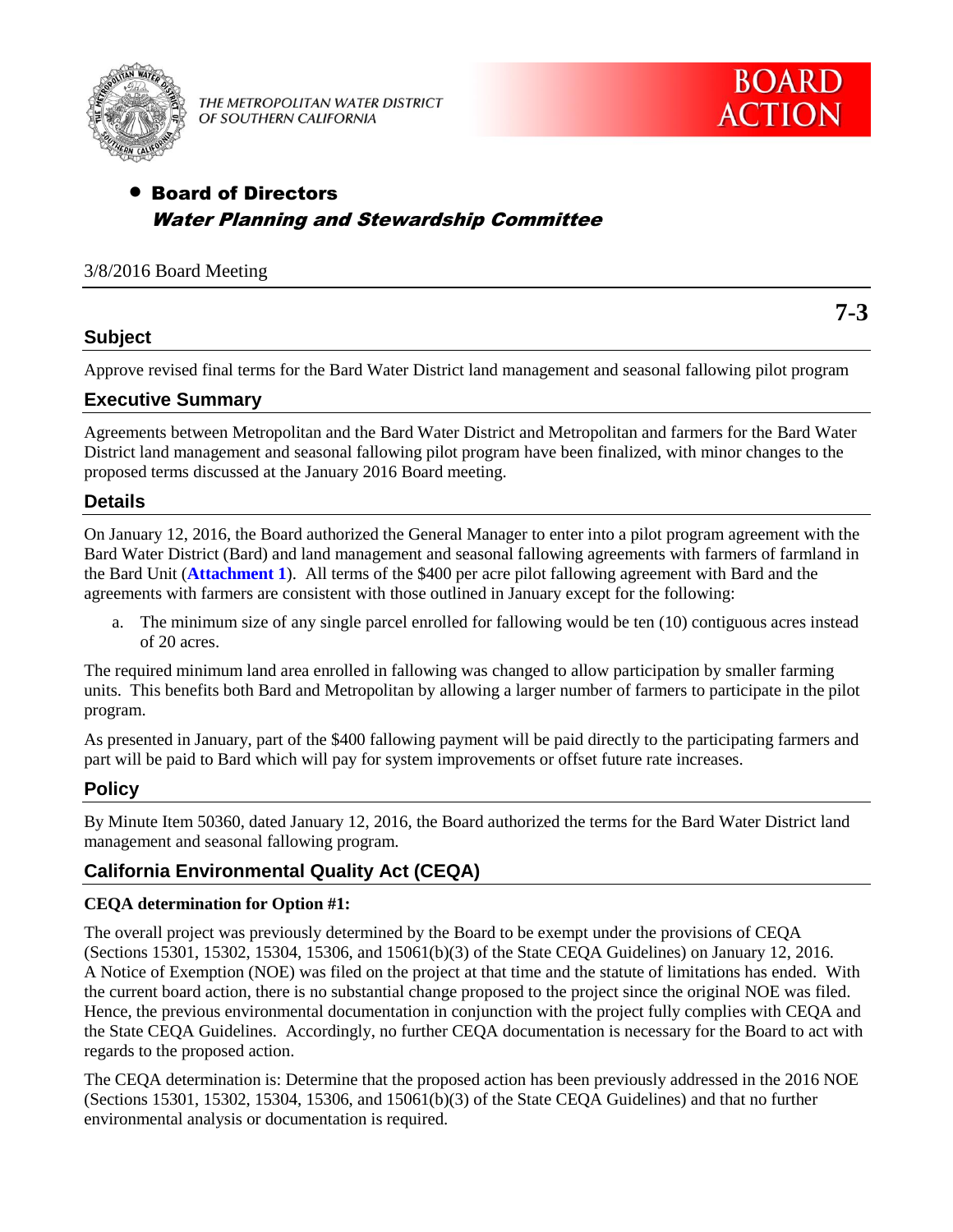#### **CEQA determination for Option #2:**

None required

#### **Board Options**

#### **Option #1**

Adopt the CEQA determination that the proposed action was previously determined to be categorically exempt and not subject to CEQA, and that no further environmental analysis or documentation is required, and authorize the revised final terms for the pilot program agreement with Bard Water District and the land management and seasonal fallowing agreements with farmers of farmland in the Bard Unit. **Fiscal Impact:** None, pilot was authorized by action on January 12, 2016.

**Business Analysis:** Potentially increases the number of farmers and fields participating in the seasonal fallowing program in the Bard Unit.

#### **Option #2**

Do not authorize the revised final terms for the pilot program agreement with Bard Water District and the land management and seasonal fallowing agreements with farmers of farmland in the Bard Unit. **Fiscal Impact:** None, pilot was authorized by action on January 12, 2016.

**Business Analysis:** Does not increase the number of farmers and fields participating in the seasonal land fallowing program in the Bard Unit

#### **Staff Recommendation**

Option #1

/24/2016 *Deven N. Upadhyay Manager, Water Resource Management Date*

2/25/2016 Jeffr *General Manage Date*

**Attachment 1 – 1/12/2016 Board Letter REVISED FROM INFORMATION ITEM 9-1 - Authorize execution of agreements related to a Bard Water District land management and seasonal fallowing pilot program and approve payment of up to \$1.8 million** 

Ref# wrm12642187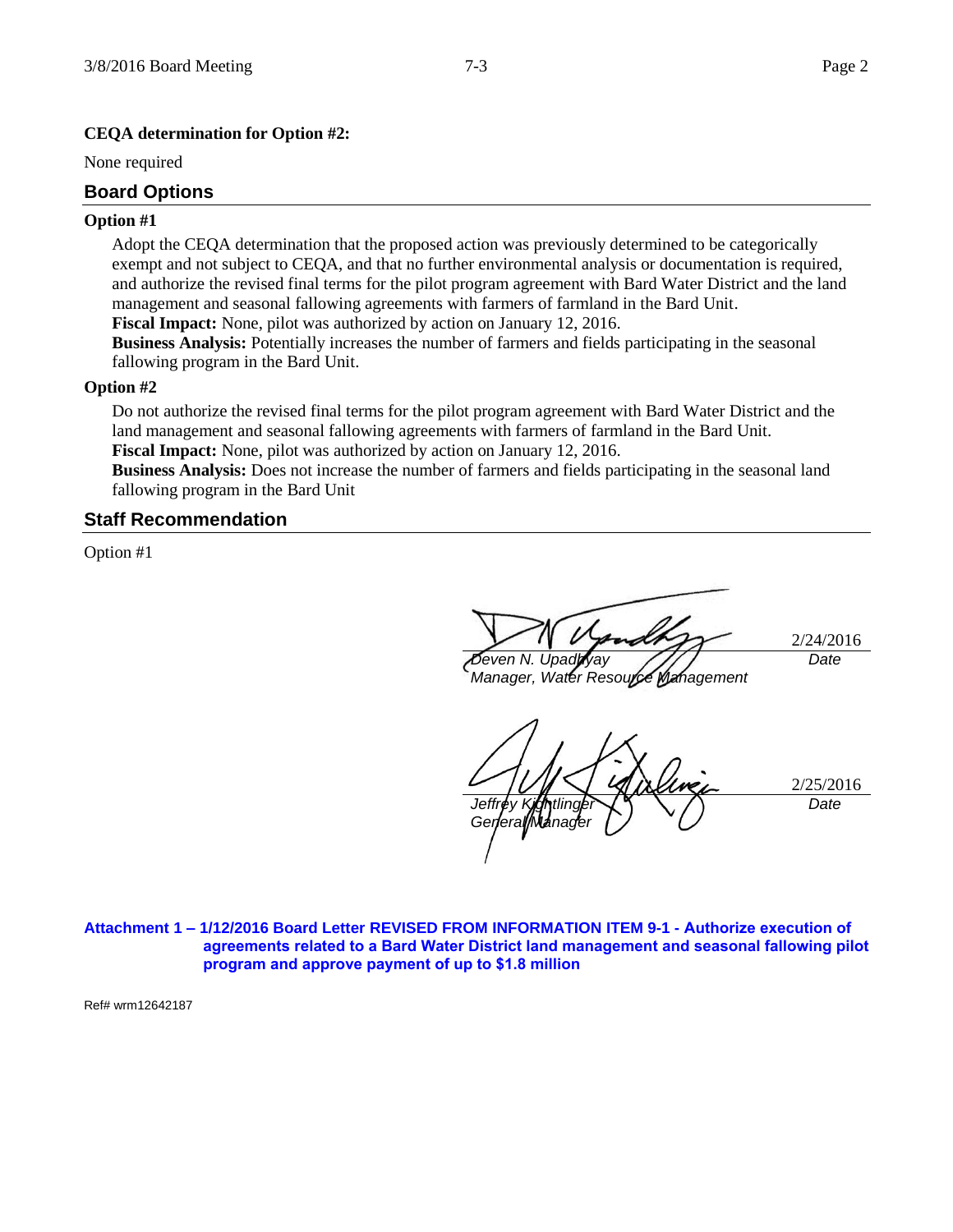**BOARD** 

**ACTION** 

01/12/2016 Board Meeting REVISED FROM INFORMATION ITEM 9-1



THE METROPOLITAN WATER DISTRICT OF SOUTHERN CALIFORNIA

# Board of Directors Water Planning and Stewardship Committee

### 1/12/2016 Board Meeting

# **REVISED FROM INFORMATION ITEM 9-1**

### **Subject**

Authorize execution of agreements related to a Bard Water District land management and seasonal fallowing pilot program and approve payment of up to \$1.8 million

### **Executive Summary**

Proposed terms have been developed to augment Metropolitan's Colorado River supply in 2016 and 2017 through a Bard Water District land management and seasonal fallowing pilot program. The program would provide Metropolitan with an estimated 4,570 acre-feet of water per year if farmers within the Bard Unit agree to fallow 2,000 acres from April to July of each year. Metropolitan estimates the cost of the two-year pilot program to be up to \$1.8 million.

### **Details**

Farmers in the Bard Water District (Bard) have expressed interest in participating in a two-year land management and seasonal fallowing pilot program. A number of farmers in Bard grow one or more vegetable crops in the fall and winter followed by a field crop (such as Bermuda, sudan, small grains, field grains, or cotton) in the spring and summer. This rotation of crops provides an opportunity to fallow land for a four-month period from April to July. It is estimated that nearly 2.3 acre-feet per acre fallowed could be conserved though a seasonal program on an annual basis.

The Bard Unit and the "Quechan" Indian Unit together constitute the Reservation Division of the Yuma Project, a federal Reclamation project located in southeastern California. Bard operates and maintains the Bard Unit irrigation works and, on behalf of the United States, operates and maintains the Indian Unit works. Bard diverts water from the All-American Canal for the irrigation of nearly 6,400 acres in the Bard Unit. Over 6,100 acres are irrigable in the Indian Unit. **Attachment 1** contains a map of the Bard Unit and the Indian Unit. The Yuma Project holds the second priority to the use of Colorado River water in California. As Bard and the Quechan Indian Tribe were not parties to the 2003 Colorado River Water Delivery Agreement, the federal Quantification Settlement Agreement, water use by the Yuma Project is not currently capped. Under the terms of the Colorado River Water Delivery Agreement, the amount of water otherwise available to Metropolitan under priorities 4, 5, and 6(a) is reduced by any water use by priorities 1 and 2 (the Palo Verde Irrigation District valley lands and the Yuma Project) together with priority 3(b) (the Lower Palo Verde Mesa lands) that is greater than 420,000 acre-feet per year. In years when the amount used by the holders of priorities 1, 2 and 3(b) is less than 420,000 acre-feet, Metropolitan is entitled to the use of the difference between 420,000 acre-feet and the amount used.

Based on the interest expressed by farmers in Bard, staff for Metropolitan and Bard have developed proposed terms for a two-year land management and seasonal fallowing pilot program that, if authorized, could provide Metropolitan with an estimated 4,570 acre-feet in both 2016 and 2017. Metropolitan and Bard would enter into a pilot program agreement which would specify that a maximum of 2,000 acres within the Bard Unit would be fallowed per season and that Bard would not deliver any water to the fallowed acres from April 1 to July 31, 2016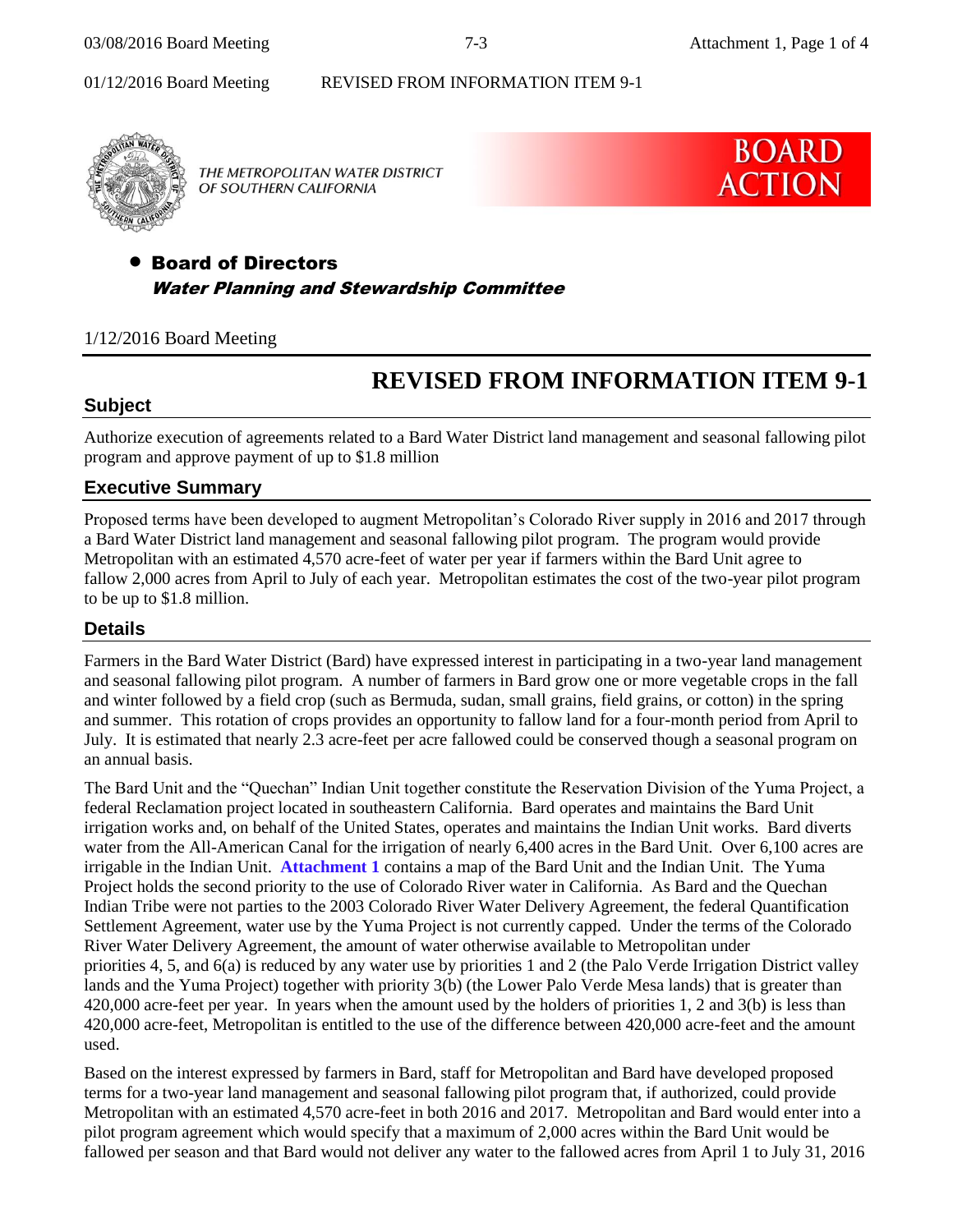#### 01/12/2016 Board Meeting REVISED FROM INFORMATION ITEM 9-1 Attachment 1, Page 2 of 4

and 2017. Either Metropolitan or Bard, as determined by further negotiations, would enter into agreements with each individual farmer through which the farmer would agree to fallow at least 20 contiguous acres for the fourmonth period in either 2016 or 2017 or in both years. To qualify, the land to be fallowed must have been actively farmed from April through August in both 2014 and 2015. If the interested farmers propose more than a collective 2,000 acres for fallowing, Metropolitan would limit the participation of individual farmers based on a maximum percentage of the farmer's land in Bard. The agreement would require the farmer to take appropriate measures to ensure that fallowed lands do not degrade or cause dust issues, and to allow representatives of Metropolitan and the Bureau of Reclamation to visually inspect the land. Metropolitan would pay the participating farmers \$400 per acre of fallowed land per year of participation. Fifty percent of the payment would be made at the beginning of the fallowing period, and fifty percent would be paid at the end of the fallowing period. Metropolitan would cover any costs incurred by Bard in the development and administration of the pilot program, including compensation for Bard's lost revenues due to reduced water sales, but only for the portion of the water rate used to cover fixed costs.

The unit cost of the saved water is estimated to be \$175 per acre-foot plus up to \$22 per acre-foot for Bard's development and administrative costs. Bard is the lead agency for the California Environmental Quality Act determination. Implementation of a pilot program would provide information that could lead to the development of a longer term land management and fallowing program with Bard. If implemented, the pilot program would enhance the diversity and reliability of Metropolitan's Colorado River water supply at a predictable cost.

## **Policy**

By Minute Item 42820, dated February 10, 1998, the Board approved the policy principle on Colorado River Resources Strategy supporting Metropolitan's interests in increasing its dependable entitlements to Colorado River water, while collaborating with other California Colorado River agencies.

# **California Environmental Quality Act (CEQA)**

### **CEQA determination for Option #1:**

The proposed action is categorically exempt under the provisions of CEQA and the State CEQA Guidelines. The proposed project involves a study along with minor modifications of existing private and public facilities, along with minor modifications in the condition of land, water, and/or vegetation which do not involve removal of healthy, mature, scenic trees. These activities would result in negligible or no expansion of use and no possibility of significantly impacting the physical environment. In addition, the proposed project will consist of basic data collection and resource evaluation activities which do not result in a serious or major disturbance to an environmental resource.

Accordingly, the proposed action qualifies for Class 1, Class 2, Class 4, and Class 6 Categorical Exemptions (Sections 15301, 15302, 15304, and 15306 of the State CEQA Guidelines). In addition, where it can be seen with certainty that there is no possibility that the proposed action in question may have a significant effect on the environment, the proposed action is not subject to CEQA (Section 15061(b)(3) of the State CEQA Guidelines).

The CEQA determination is: Determine that the proposed action qualifies for categorical exemptions (Class 1, Class 2, Class 4, and Class 6) and is not subject to CEQA under the general rule that CEQA applies only to projects with the potential for causing significant effects pursuant to Section 15061(b)(3) of the State CEQA Guidelines.

### **CEQA determination for Option #2:**

None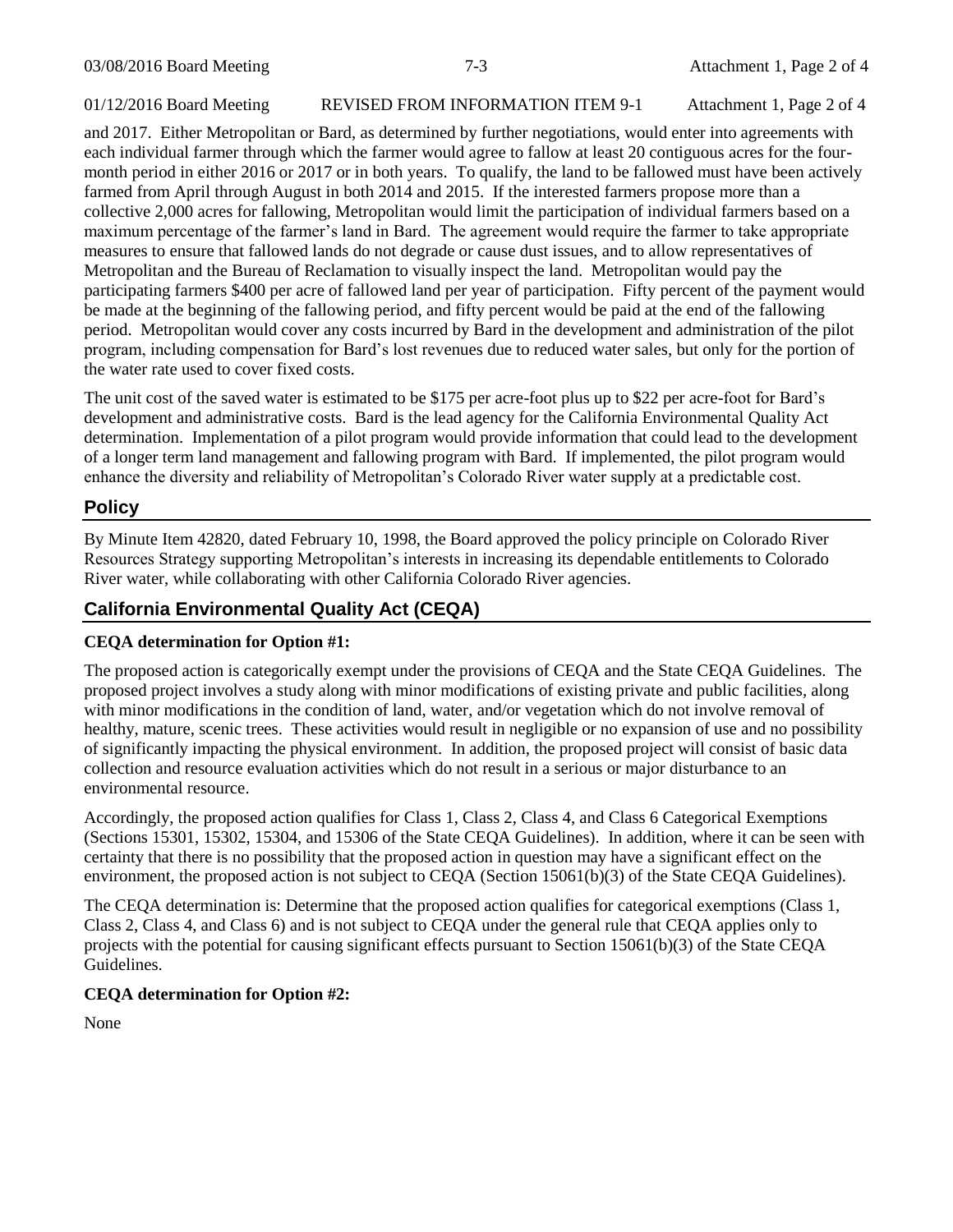### 01/12/2016 Board Meeting REVISED FROM INFORMATION ITEM 9-1 Attachment 1, Page 3 of 4

#### **Board Options**

#### **Option #1**

Adopt the CEQA determination that the proposed action is categorically exempt and not subject to CEQA, and

- a. Authorize the General Manager to enter into a pilot program agreement with Bard Water District, and land management and seasonal fallowing agreements with farmers of farmland in the Bard Unit, consistent with the terms outlined herein and in a form approved by the General Counsel; and
- b. Approve payment of up to \$1.8 million for funding the pilot program.

#### **Fiscal Impact:** Up to \$1.8 million

**Business Analysis:** Increases Metropolitan's Colorado River supplies in 2016 and 2017

#### **Option #2**

Do not authorize the General Manager to enter into a pilot program agreement with Bard Water District, and land management and seasonal fallowing agreements with farmers of farmland in the Bard Unit.

# **Fiscal Impact:** None

**Business Analysis:** No increase in Colorado River supplies from seasonal land fallowing in the Bard Unit in 2016 and 2017

### **Staff Recommendation**

Option #1

*Deven N. Upadhyay Manager, Water Resource Management* *Date*

*Jeffrey Kightlinger General Manager*

*Date*

### **Attachment 1 – Location Map for Yuma Project, Reservation Division**

Ref# wrm12640660